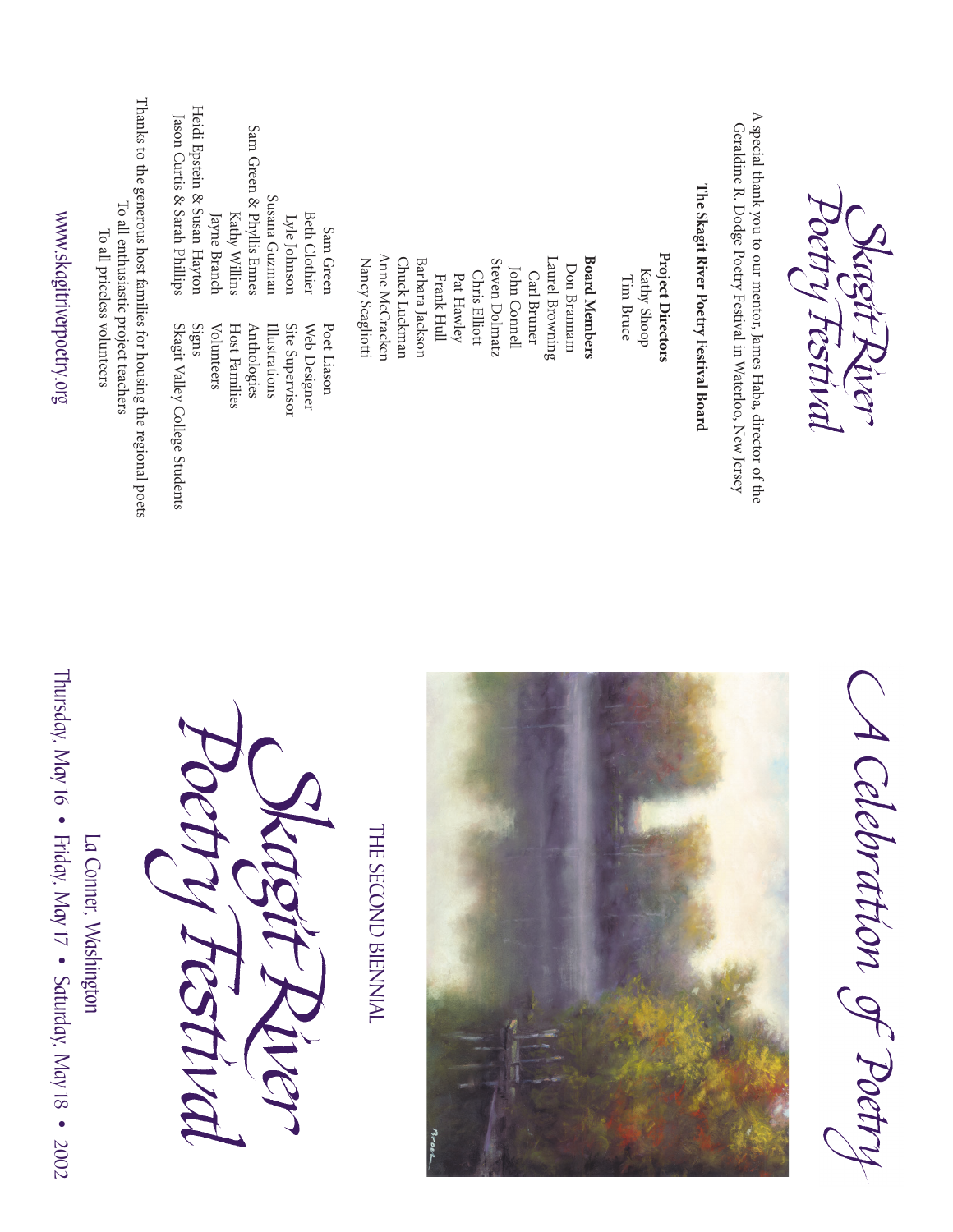| This year's festival pays tribute to the Ish River poet, | November 29, 1929 - September 29, 2001<br>In memory of Robert Sund<br>Paul Hunter | settling for the night, for<br>food and others of your kind.<br>the shelter of a shoreline.<br>at rest among us<br>This should be enough.<br>You are here now as if | waving its goodbyes.<br>all at once in one body<br>пол ц8полц 8и1лош<br>the commotion that<br>will lift off. The kinship |
|----------------------------------------------------------|-----------------------------------------------------------------------------------|---------------------------------------------------------------------------------------------------------------------------------------------------------------------|--------------------------------------------------------------------------------------------------------------------------|
|                                                          |                                                                                   |                                                                                                                                                                     |                                                                                                                          |

#### This year's festival pays tribute to the Ish River poet, Robert Sund, who was also a painter, calligrapher, Robert Sund,musician and for many ofLaureate of the Pacific Northwest. Laureate of who was also a painter, the Pacific Northwest. us, the unofficial Poet calligrapher, boet,

# *WELCOME*WELCOME to the second biennial Skagit River Poetry Festival *to the second biennial Skagit River Poetry Festival*

such a wonderful slate of talent. Poetry Festival would not be possible. We are excited to be able to bring you seven school districts, the community college and art groups in our county. sponsored by the Skagit River Poetry Project, a cooperative between the such a wonderful slate ofPoetry Festival would not be possible.Conway,  $\leq$ seven school districts,sponsored by the Skagit River Poetry Project,ithout sponsorship by the Anacortes,La Conner, Mount Vernon and Sedro-Woolley school districts, the community college and art groups in our county. We are excited to be able to bring you Burlington-Edison,a cooperative between the Concrete, the

*It is enough you are here now.* 

*Don't think of*

 *the rising,*

*is enough you are here now.*

*AS MIGRATORY BIRDS*

**AS MIGRATORY BIRDS** 

- Services Building. our sites on the Swinomish Reservation on the other side of the bridge: La Conner is a charming town. Every place is accessible by foot except for Services Building. the Gym, our sites on the Swinomish Reservation on the other side ofLa Conner is a charming town.Catholic Spiritual Center,Every place is accessible by foot except for the Smoke House and the Social
- •Buses leaving from Maple Center are available to transport people to and from the Reservation. The schedule is posted at the Information Desk at  $\boxtimes$ from the Reservation.Buses leaving from Maple Center are available to transport people to and aple Center. The schedule is posted at the Information Desk at
- •South First Street. (see map) You'll find a sturdy bench midway for you to There is a hill to climb to reach the Methodist Church and the Odd Fellows Hall. The shortest way to get up the hill is to take the steps from There is a hill to climb to reach the Methodist Church and the Odd w catch your breath,South First Street.Fellows Hall.ould be to use South Second Street on either side of The shortest way to get up the hill is to take the steps from as there are 67 steps.(see map) You'll find a sturdy bench midway for you to The longer, more gradual ascent town.
- •Will-call tickets, ticket sales and the Information Desk are at Maple Center. Will-call tickets,ticket sales and the Information Desk are at Maple
- at the local grocery to enjoy next to the waterfront. with a star on the map. You may want to purchase food for a picnic lunch Wheelchair accessible sites and handicapped parking areas are marked Please see accompanying map for site performance locations, as well as food options and parking spaces. Each site is marked by balloons. at the local grocery to enjoy next to the waterfront. with a star on the map.food options and parking spaces.Please see accompanying map for site performance locations,eelchair accessible sites and handicapped parking areas are marked You may want to purchase food for a picnic lunch Each site is marked by balloons. as well as
- Please do not use flash photography during the sessions Please do not use flash photography during the sessions.

•

•a second choice should you find your first selection full. All events start on time.a second choice should you find your first selection full.Capacities of sites vary.We encourage you to have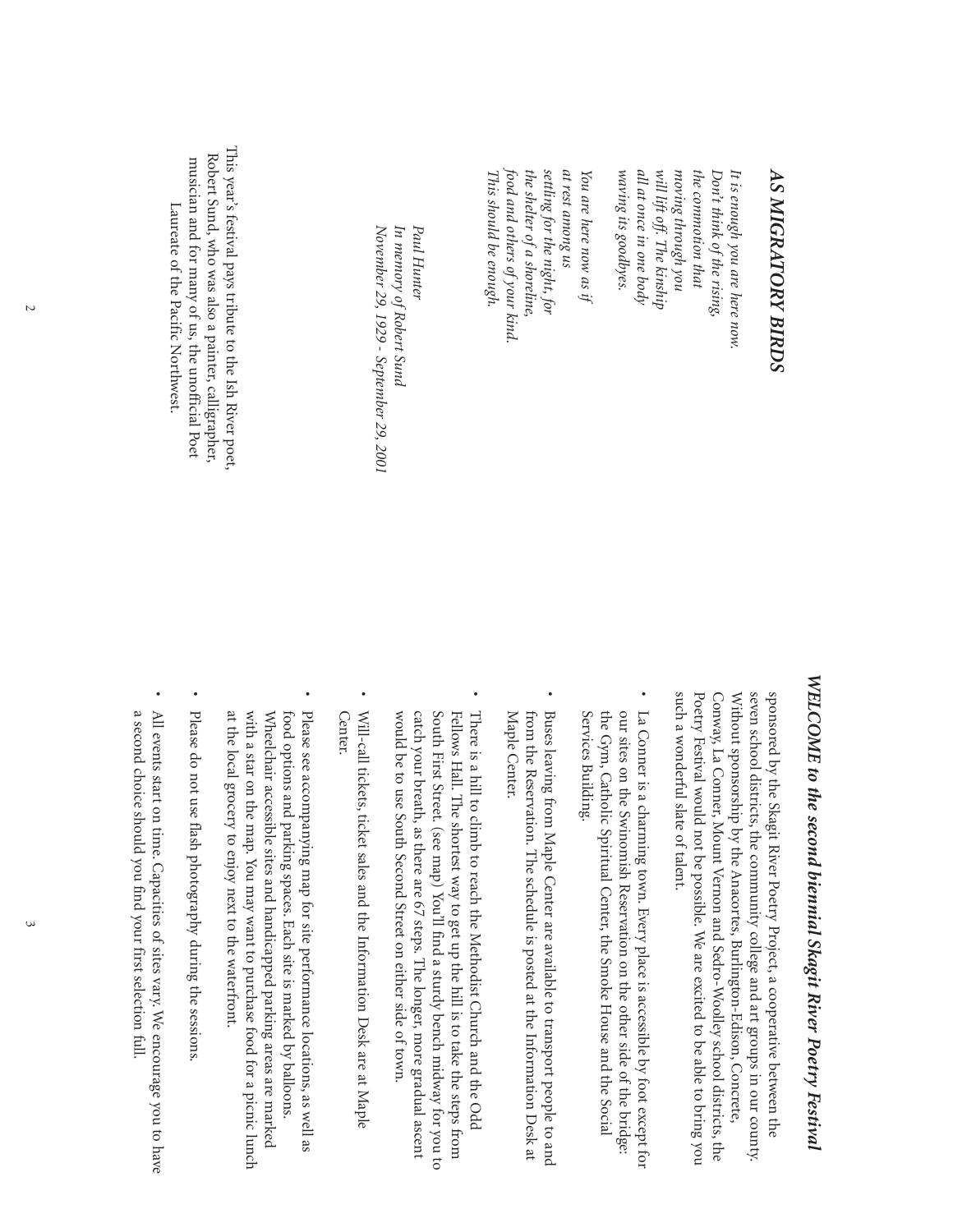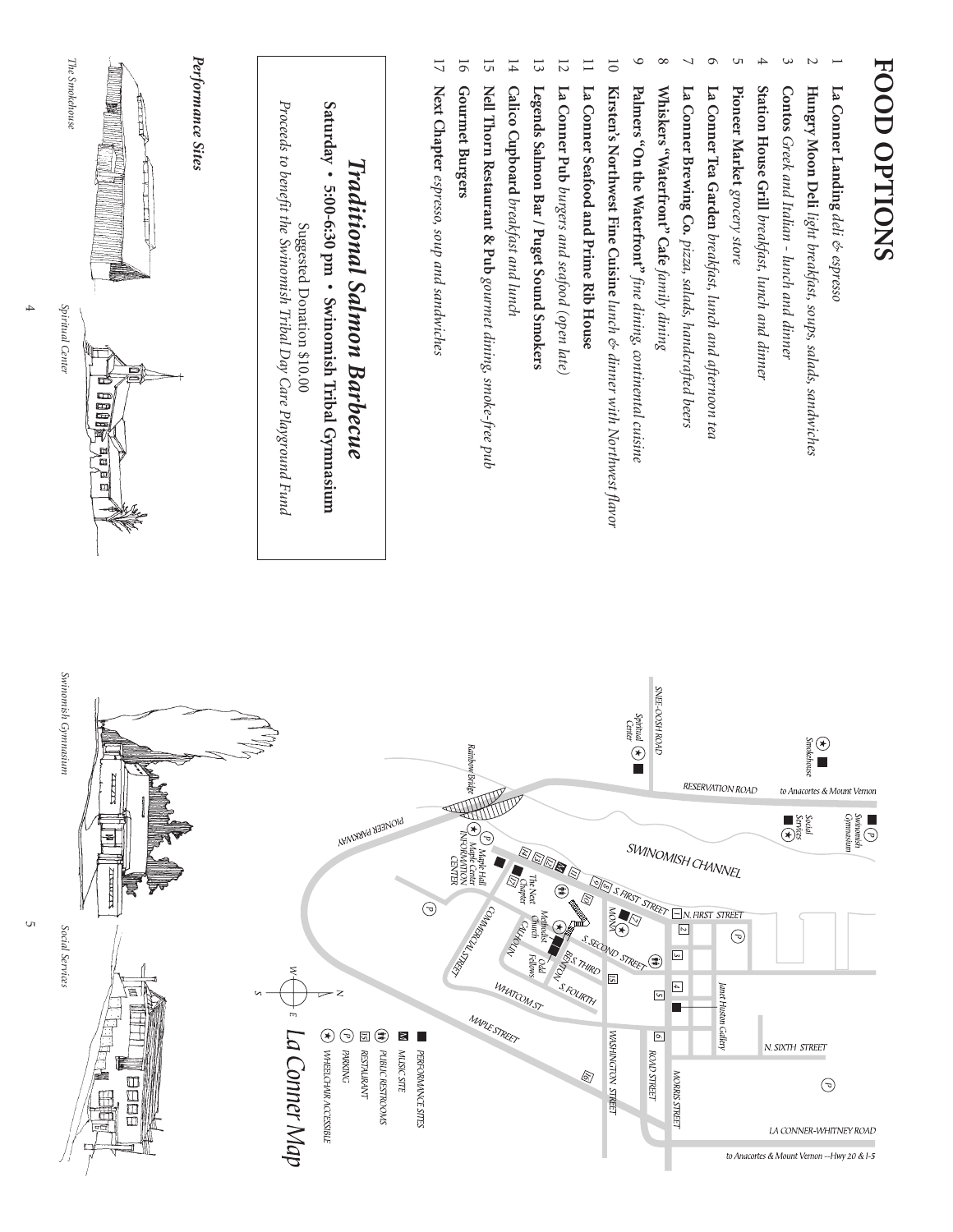|                                                        |                                                                                      | 7:30 - Naomi Shihab Nye at the Museum of Northwest Art                    |                                                                              |                                                                                     |                                                                                                    |                                                                                    |
|--------------------------------------------------------|--------------------------------------------------------------------------------------|---------------------------------------------------------------------------|------------------------------------------------------------------------------|-------------------------------------------------------------------------------------|----------------------------------------------------------------------------------------------------|------------------------------------------------------------------------------------|
|                                                        |                                                                                      | Friday morning sessions for students only<br>Schedule for Friday, May 17, |                                                                              | 2002 see map for location                                                           |                                                                                                    |                                                                                    |
|                                                        | <b>Maple</b><br>Hall                                                                 | Lower Level                                                               | Maple Center Maple Center<br>Upper Level                                     | Methodist<br><b>Church</b>                                                          | <b>Chapter</b><br><b>Next</b>                                                                      | Museum of<br><b>NWArt</b>                                                          |
| 8:30-9:30<br>Session  <br>Students<br>Only             | Sampler<br>K. Lamkin<br>S. Green<br>$J.$ Harjo<br>N.N/e<br>D. Lee                    |                                                                           |                                                                              |                                                                                     |                                                                                                    | Li-Young Lee<br>G. Burgess<br>Sampler <sub>2</sub><br>P. Mora<br>G. Venn<br>T. Lux |
| 9:45-10:45<br>Session <sub>2</sub><br>Students<br>Only | Poetry In<br>M. Sanelli<br>Motion<br>Dance:                                          | Workshop<br>Writing<br>L. Ferra                                           | A. Derry<br>As Muse<br>J. Green<br>G. Venn<br>Nature<br>$J.$ Swift           | Love Poems<br>B. Ransom<br>Readings:<br>E. Hirsch<br>S. Green<br>$\downarrow$ Harjo | Allows Poetry<br>Creating A<br>To Come<br>Life That<br>C. Starck<br>A. Pitkin<br>S. Rich<br>D. Lee | W. Homyak<br>E. Edmo<br>Legends and<br>Stories,<br>Poems                           |
| 11:00-12:00<br>Session 3<br>Students<br>Qnly           | And Music<br>G. Burgess<br>K. Lamkin<br><b>Words</b><br>$\frac{1}{\sqrt{1}}$ . Harjo | Workshop<br>l.Wendt<br>Writing                                            | Between Two<br>Li-Young Lee<br>M. Halperin<br>Cultures<br>E. Edmo<br>P. Mora | Nature Poems<br>M. DeFrees<br>G. Johnson<br>Readings:<br>A. Pitkin<br>J. Green      | B. Ransom<br>The Trade<br>Tools Of<br>L Ferra<br>D. Lee                                            | W. Hornyak<br>Stories and<br>Legends                                               |
| 12:00-12:45                                            | Open Mike                                                                            | Brown Bag Lunch                                                           |                                                                              |                                                                                     |                                                                                                    |                                                                                    |
| $12:45 - 1:45$<br>Session 4<br>Students<br>Only        | Li-Young Lee<br>Sampler <sub>2</sub><br>G. Burgess<br>P<br>Mora<br>G.Venn<br>I. Lux  |                                                                           |                                                                              |                                                                                     |                                                                                                    | Sampler 1<br>K. Lamkin<br>S.<br>J. Harjo<br>N.Nye<br>D. Lee<br>Green               |
| Open to All<br>3:00-4:00<br>Session 5                  |                                                                                      |                                                                           |                                                                              | M. Halperin<br>Readings<br>I. Wendt<br>S. Rich                                      |                                                                                                    | S. Bentley<br>G. Johnson<br>C. Johnson<br><b>Readings</b><br>C. Starck             |
| 4:00-6:00                                              | <b>Dinner</b>                                                                        |                                                                           |                                                                              |                                                                                     |                                                                                                    |                                                                                    |
| Open to All<br>6:15-7:15<br>Session 6                  |                                                                                      | P. Hunter<br>Readings<br>L. Ferra<br>S. Paola                             | R. Salisbury<br>B. Beasley<br><b>Readings</b><br>A. Derry                    |                                                                                     |                                                                                                    |                                                                                    |
| 7:00-7:30                                              | John Miller &                                                                        | Ruthie Dornfeld at Maple Hall                                             |                                                                              |                                                                                     |                                                                                                    |                                                                                    |
| Open to All<br>7:30-9:30<br>Session 7                  | Li-Young Lee<br>C. McElroy<br><b>Readings</b><br>E. Hirsch<br>P. Mora                |                                                                           |                                                                              |                                                                                     |                                                                                                    |                                                                                    |

| Open to All<br>Open to All<br>Session 7<br>7:30-9:30<br>Session 6<br>7:00-7:30<br>6:15-7:15<br>4:00-6:00                                            |
|-----------------------------------------------------------------------------------------------------------------------------------------------------|
| J. Bertolino<br>M. Sanelli<br>J. Swift<br><b>Readings</b><br>Open to All<br>$12:45 - 1:45$<br>Session<br>Session 4<br>3:00-4:00<br>Students<br>Qnly |
|                                                                                                                                                     |
|                                                                                                                                                     |
|                                                                                                                                                     |
|                                                                                                                                                     |
|                                                                                                                                                     |
|                                                                                                                                                     |

N  $53$ Azy miling

**Schedule for Thursday,**

 **May 16, 2002** 

*see map for location*

Maple Hall / Maple Center<br>Information Center *Information Center Maple Hall / Maple Center*  $\overline{B}$  $\boxed{\Box}$  $\overline{a}$ £  $\Rightarrow$ ₩ ŏ

*Methodist Church*

Methodist Church

*Next* **Room** Œ  $\mathbb{L}$ 

*Chapter Bookstore*







*Janet Huston Gallery*

Janet Huston Gallery



*Museum of Northwest Art*

6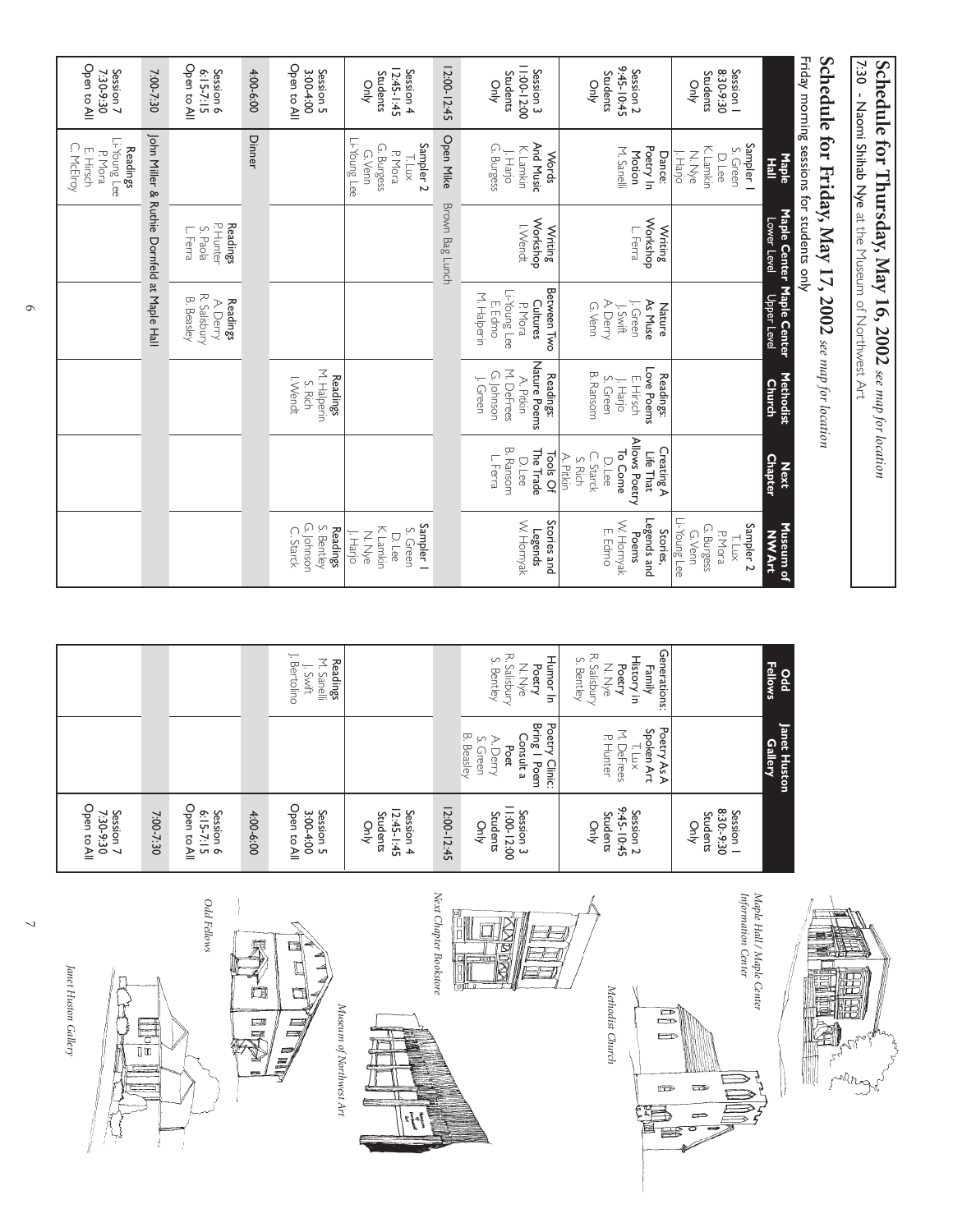|                            | Maple                                                                | Lower Level                    | Maple Center Maple Center                                                                              | Methodist<br>Church                                                           | <b>Next</b>                                                                        | Museum of<br>Nuseum of                                             |
|----------------------------|----------------------------------------------------------------------|--------------------------------|--------------------------------------------------------------------------------------------------------|-------------------------------------------------------------------------------|------------------------------------------------------------------------------------|--------------------------------------------------------------------|
| Session  <br>8:00-9:00     |                                                                      | Small Press<br>Publishers      | Upper Level                                                                                            | Morning<br>N. Nye<br>Poems                                                    | <b>Chapter</b>                                                                     |                                                                    |
| Session 2<br>9:30-10:30    | M. DeFrees<br>C. McElroy<br><b>Readings</b><br>S. Green<br>E. Hirsch | Small Press<br>Publishers      |                                                                                                        |                                                                               |                                                                                    |                                                                    |
| 11:00-12:30                |                                                                      | Music Phillip Nakano & Friends |                                                                                                        | Percussion & wind ensemble                                                    | North of La                                                                        | Conner Pub                                                         |
| $10:45-11:45$<br>Session 3 | Legends &<br>Ed Edmo<br>Stories<br>Poems                             | Small Press<br>Publishers      | Writing for<br><b>Children</b><br>P. Mora<br>J. Harjo                                                  | Spoken Art<br>Poetry as a<br>C. Starck<br>A. Pitkin<br>T. Lux                 | Workshop<br>Writing<br>S. Paola                                                    | Poetry & the<br>Visual Arts<br>G. Johnson<br>E. Hirsch<br>A. Derry |
| $1:00-3:00$                |                                                                      |                                | Music Juba Marimba -- Joyous, danceable African music -- North of La Conner Pub                        |                                                                               |                                                                                    |                                                                    |
| 12:30-1:30<br>Session 4    | M. Halperin<br>S. Bentley<br>K. Lamkin<br>Words &<br>Music           | Small Press<br>Publishers      | Workshop<br>Writing<br>T. Lux                                                                          | Sense of Place<br>Place of Sense<br>I. Wendt<br>S. Green<br>S. Rich<br>D. Lee | Allows Poetry<br>Li-Young Lee<br>M. DeFrees<br>Creating A<br>Life That<br>I. Green |                                                                    |
| Session 5<br>$1:45-2:45$   | Li-Young Lee<br>McElroy<br>K. Lamkin<br>Readings<br>E. Hirsch        | Small Press<br>Publishers      |                                                                                                        |                                                                               |                                                                                    |                                                                    |
| 3:00-4:00<br>Session 6     |                                                                      | Small Press<br>Publishers      | Family History<br>Li-Young Lee<br>Generations:<br>in Poetry<br>B. Beasley<br>M. Sanelli                | S. Bentley<br>Readings<br>A. Derry<br>I. Wendt<br>S. Paola                    | Workshop<br>E. Hirsch<br>Writing                                                   |                                                                    |
| 3:30-5:30                  | Music Quango                                                         |                                | Skagit Valley Rock Band -- North of La Conner Pub                                                      |                                                                               |                                                                                    |                                                                    |
| Session 7<br>4:15-5:15     |                                                                      | Small Press<br>Publishers      | Line Between<br><b>B.</b> Ransom<br>K. Lamkin<br>Poet and<br>Activist<br>$\mathsf{L}$ Harjo<br>S. Rich | Readings<br>S. Green<br>A. Pitkin<br>G.Venn                                   | Conversation<br>With A Poet<br>C. McElroy                                          | Immigrants'<br>Table - Slides<br>& Reading<br>M. Sanelli<br>닣      |
| 5:00-6:30                  |                                                                      |                                | Dinner Traditional Salmon Barbecue at the Swinomish Gymnasium                                          |                                                                               |                                                                                    |                                                                    |
| 6:30-7:30                  |                                                                      |                                | Music Philip Nakano and Friends at the Smokehous                                                       |                                                                               |                                                                                    |                                                                    |
| Session 7<br>7:00-9:30     |                                                                      |                                |                                                                                                        |                                                                               |                                                                                    |                                                                    |

**Schedule for Saturday,**

 **May 18, 2002** 

*see map for location*

| Session 7<br>7:00-9:30             |                                                             |                                                   | at the Smokehouse<br>Closing Ceremony<br>N.Nye<br>J. Harjo<br>T. Lux | Tribal Prayer<br>K. Lamkin<br>D. Lee                           |                                                                               |
|------------------------------------|-------------------------------------------------------------|---------------------------------------------------|----------------------------------------------------------------------|----------------------------------------------------------------|-------------------------------------------------------------------------------|
| 6:30-7:30                          |                                                             |                                                   |                                                                      |                                                                |                                                                               |
| 5:00-6:30                          |                                                             |                                                   |                                                                      |                                                                |                                                                               |
| Session 7<br>4:15-5:15             | J. Bertolino<br>A. Derry<br>As Muse<br>J. Swift<br>Nature   | R. Salisbury<br>G. Johnson<br>Readings<br>E. Edmo |                                                                      | W. Homyak<br>Stories &<br>Legends                              | Poetry Clinic:<br>Bring a Poem<br>Consult a<br>P. Hunter<br>C. Starck<br>Poet |
| 3:30-5:30                          |                                                             |                                                   |                                                                      |                                                                |                                                                               |
| Session 6                          | Poetry As A<br>Spoken Art<br>G. Burgess<br>G.Venn<br>D. Lee |                                                   | W. Hornyak<br>Legends &<br>E. Edmo<br>Stories,<br>Poems              | M. Halperin<br>M. DeFrees<br>G. Burgess<br><b>Readings</b>     | Poetry Clinic:<br>Bring a Poem<br>Consult a<br>S. Green<br>Poet               |
| Session 5<br>$1:45-2:45$           |                                                             |                                                   |                                                                      | Two Cultures<br>R. Salisbury<br>Between<br>N.Nye<br>P. Mora    |                                                                               |
| 12:30-1:30<br>Session 4            |                                                             |                                                   |                                                                      | J. Bertolino<br>B. Ransom<br>Readings<br>$J.$ Swift<br>P. Mora | G. Burgess<br>Readings<br>P. Hunter<br>C. Starck                              |
| $1:00-3:00$                        |                                                             |                                                   |                                                                      |                                                                |                                                                               |
| $10:45 - 11:45$<br>Session 3       |                                                             |                                                   |                                                                      | Tools of the<br>P. Hunter<br>I. Wendt<br>L. Ferra<br>Trade     | B. Beasley<br><b>Readings</b><br>). Green<br>S. Rich                          |
| 11:00-12:30                        |                                                             |                                                   |                                                                      |                                                                |                                                                               |
| 9:30-10:30<br>Session <sub>2</sub> |                                                             |                                                   |                                                                      |                                                                |                                                                               |
| Session  <br>8:00-9:00             |                                                             |                                                   |                                                                      |                                                                |                                                                               |
|                                    | <b>Services</b><br><b>Social</b>                            | Spiritual<br>Center                               | <b>Smokehouse</b>                                                    | Janet Huston<br><b>Gallery</b>                                 | <b>Fellows</b><br>Ddd                                                         |

 $\circ$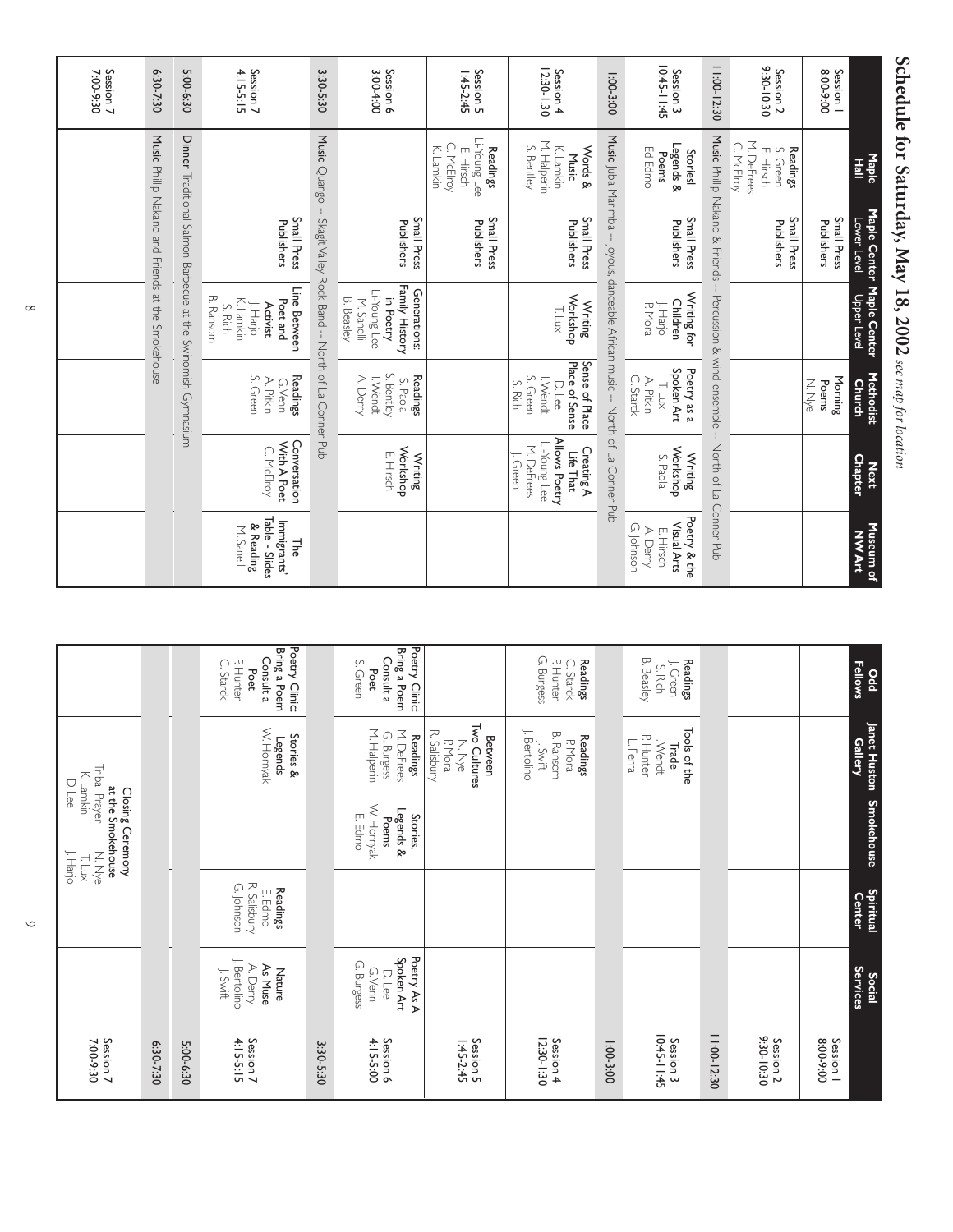## **POET BIOGRAPHIES**

- *Bruce Beasley's*  appeared in numerous journals and anthologies. Beasley has been the where he teaches several courses on poetry and literature. Beasley is currently a Professor of English at Western Washington University where he teaches several courses on poetry and literature. Beasley is currently a Professor ofPh.D. from Oberlin College,Ar the Arts,re cipient of in Poetry, and, *Mystagogia*. of appeared in numerous journals and anthologies.*Creation*,English at the University oftist Trust Gap Grants (1995 & 1999).in English from the University of Artist Trust/Washington State Arts Commission Fellowship, winner ofa Creative Writing Fellowship from the National Endowment for He was winner ofmost recently, published books of the 1993 Ohio State University Press/The Journal Award a M.F.A. *Signs and Abominations* the 1996 Colorado Prize in Poetry, Virginia and Mary Washington College. in poetry from Columbia University and a English at Western Washington University poems include Virginia. Beasley received a B.A.He has been an instructor Beasley has been the *Spirituals* . His writing has and in English *The Summer* and
- **Sean Bentley** is author of two full-length collections of poetry: Grace and *Sean Bentley* Desolation (Cune Press) and Instances (Confluence Press). Into the Bright many other magazines and anthologies. Bentley has worked as a technical wr many other magazines and anthologies.*Desolation* appeared in of *Oasis*, a chapbook,iter for Microsoft since 1984,*Fine Madness*(Cune Press) and *Poetry* is author ofan award-winning poetry magazine, was published by Jawbone Press.*Northwest,* two full-length collections of*Instances Northwest Review,*and lives in Seattle. (Confluence Press). Bentley has worked as a technical *Cincinnati Review,* He is a long-time editor and his own work has *Into the Bright Grace and* and
- **James Bertolino** grew up in Wisconsin and earned a MFA from Cornell. *James Bertolino* Among his long list of books are two Quarterly Review of Literature prize (Carnegie Mellon Press). He has taught at several colleges and universities including the University ofwinners: Among his long list ofWriting faculty of Western Washington University. (Carnegie Mellon Press).ng faculty of*First Credo* grew up in Wisconsin and earned a MFA from Cornell. Western Washington University. and books are two Quarterly Review of*Snail River*He has taught at several colleges and universities, Connecticut,as well as and is currently on the Creative *New & Selected Poems* Literature prize
- Gloria Burgess' poetry demonstrates a deep connection to African-American *Gloria Burgess'* poems and original music. Burgess is an Affiliate Professor at the University oral traditions. Her most recent collections of poetry are The Open Door mastery. poems and original music.William Faulkner.ofages, (2001) and *Journey of* oral traditions. Washington,*Pass It On!* where she teaches leadership,Her most recent collections of, poetry demonstrates a deep connection to African-American about her father's turning-point relationship with writer A CD, *the Rose Journey of the Rose* Burgess is an Affiliate Professor at the University (1998), as well as a book for children of(1999) features her selected multiculturalism and creative poetry are *The Open Door*  $\stackrel{p}{=}$
- **Madeline DeFrees** taught for more than 30 years in colleges and universities. *Madeline DeFrees* including twelve years at the University of Montana, before retiring in 1985. Berryman. He including twelve years at the University ofr own teachers included Karl Shapiro,She is the author oftaught for more than 30 years in colleges and universities, two prose non-fiction books,Robert Fitzgerald and John Montana, before retiring in 1985. many essays,

her home in Seattle, Washington for the Arts and the John Simon Guggenheim Foundation. DeFrees makes her home in Seattle,for the Arts and the John Simon Guggenheim Foundation.which is reviews, *Blue Dusk*short stories and nine collections of. Honors include grants from the National Endowment Washington. poems, the most recent of DeFrees makes

- *Alice Derry* she has co-directed the Foothills Writers' Series since 1980. Along with two collection of translations from Rilke is forthcoming in 2002. collection ofand the King County Publication Award, c hapbooks, she has co-directed the Foothills Writers'(Breitenbush,*Strangers to Their Courage* teaches at Peninsula College in Port Angeles,Derry's full-length collections of translations from Rilke is forthcoming in 2002. 1986), which was selected by Raymond Carver as the winner of (Louisiana State University Press,*Clearwater* Series since 1980. poetry include (Blue Begonia Press, Washington, Along with two *Stages of Twilight* 2001). 1997), where A
- *Ed Edmo*  $E\!d$   $E\!dmo$  is an internationally acclaimed poet, performer, traditional marking his most recent success in a playwriting career that began in 1984. storyteller and lecturer on Northwest tribal culture. A Native American with Oregon Council for The Humanities. Program at Oregon Historical Society and the Chautauqua Program with the pieces throughout the country. Ed currently works with the Oregon Foldlife Joy Puppet Theatre in 1997, with a National Endowment for the Arts Grant, Shoshone-Bannock tribal affiliation, Ed presently serves as a consultant to Oregon Council for The Humanities. pieces throughout the country.College.  $\Xi$ marking his most recent success in a playwriting career that began in 1984. Joy Puppet Theatre in 1997,Company. has narrated the production the Smithsonian Museum ofShoshone-Bannock tribal affiliation,storyteller and lecturer on Northwest tribal culture.ogram at Oregon Historical Society and the Chautauqua Program with the 1998, Ed taught Ed conducts writing workshops and performs his one man theater is an internationally acclaimed poet,Ed adapted the Klickitat legend *Legend as Drama* with a National Endowment for the Arts Grant, *Children of*  the American Indian.Ed currently works with the Oregon Foldlife at the Longhouse,Ed presently serves as a consultant to *the Raven Bridge of the Gods* for the Eugene Ballet For the past 13 years, A Native American with Evergreen State traditional for the Tears of Ed
- *Lorraine Ferra* **Lorraine Ferra** has taught as a visiting poet in countless schools throughout trusted aid for helping teachers generate meaningful writing from students. Shadow: A Guide to Writing from Nature (Gibbs Smith, 1994) has become a Port Townsend, Washington. Ferra's poems have appeared in magazines for more than two decades, Port Townsend,chapbook, including Ferra's poems have appeared in magazines for more than two decades, trusted aid for helping teachers generate meaningful writing from students. *Shadow: A Guide to Writing from Nature* several states,*Country Journal,Eating Bread* especially in Washington and Utah. Washington. has taught as a visiting poet in countless schools throughout (Kuhn Spit Press) was published in 1995. *CutBank, Poet & Critic* (Gibbs Smith,Her *A Crow Doesn't Need A* and *Publishers Weekly*1994) has become a She lives in .<br>'>
- *Joseph Green* **Joseph Green** has taught at Lower Columbia College in Longview, among others. As PEN Northwest's Margery Davis Boyden Wilderness Writer for 2000, he spent seven months at the Dutch Henry Homestead in Oregon's Award for 2001. Award for 2001.*End of*Ro among others.such publications as Washington,gue River Canyon, *Forgiveness*, he spent seven months at the Dutch Henry Homestead in Oregon's for sixteen years,has taught at Lower Columbia College in Longview, As PEN Northwest's Margery Davis Boyden Wilderness Writer which won the Floating Bridge Press Poetry Chapbook *The Threepenny Review,*an experience that produced many ofduring which time his poems have appeared in *Willow Springs* the poems in and *ZYZZYVAThe*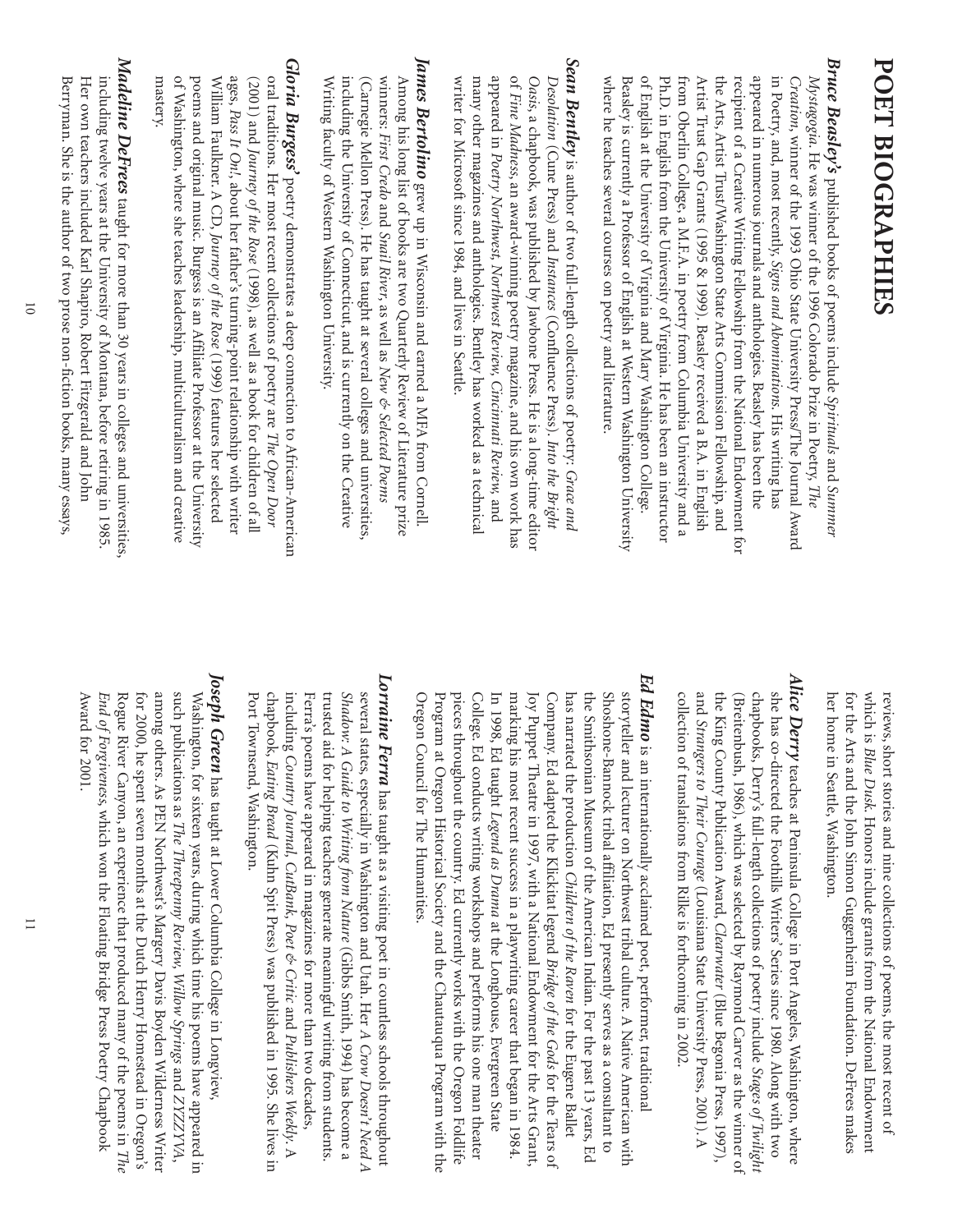- *Samuel Green* is the author ofnine poetry collections, including *Vertebrae: Poems 1978-1974* (Eastern Washington University, 1994) and *The Only Time We Have* (Grey Spider Press,2002) A veteran of the PITS program, he has Pr his wife, Sally, Green is co-publisher of the award-winning Brooding Heron was the Distinguished Visiting Northwest Writer at Seattle University.was the Distinguished Visiting Northwest Writer at Seattle University, With taught in schools throughout Washington State since the mid-70s.taught in schools throughout Washington State since the mid-70s. In 2001 he In 2001 he ess. They live on a small island off the coast ofWashington.
- Mark Halperin teaches at Central Washington University and has been a *Mark Halperin* avidly with his artist wife Bobbie. in translation projects. Halperin lives near the Yakima River, which he fishes books and chapbooks is Time as Distance (Western Michigan University, in translation projects.2001). books and chapbooks is Visiting Professor in Japan,idly with his artist wife Bobbie. He has also translated extensively from Russian poetry and is involved teaches at Central Washington University and has been a Halperin lives near the Yakima River,*Time as Distance* Estonia and Russia.(Western Michigan University, His most recent of which he fishes many
- *Joy Harjo* which she plays saxophone. Reader's Digest Award, the Lifetime Achievement Award from the Native Literature Association Distinguished Achievement Award, a Lila Wallacewhich she plays saxophone. performed internationally with her band,the Poetry Society ofWriters, Circle ofLiterature Association Distinguished Achievement Award,Women's Writing of North America. Awards include the 2000 Western July, 2002. *We Became Human: New & Selected Poems* is forthcoming from Norton in book and a book ofMuscogee Nation.*Women's Writing of*ader's Digest Award,*Became Human: New & Selected Poems* was born in Tulsa,She is the co-editor of the Americas and the William Carlos Williams Award from Her many books include collections of *North America*"poetic prose," America. the Lifetime Achievement Award from the Native Oklahoma,Besides her work as a writer,*Reinventing the Enemy's Language: Native* Awards include the 2000 Western with photographer Stephen Strom. and is an enrolled member of Joy Harjo and Poetic Justice,is forthcoming from Norton in poetry, a Lila Wallace- Harjo has a children's the for *How*
- *Edward Hirsch* and teaches in the Creative Writing Program at the University of Houston. Guggenheim Memorial Foundation Fellowship and a prestigious MacArthur published three prose books, most recently The Demon and the Angel: published three prose books,and teaches in the Creative Writing Program at the University ofFellowship. Guggenheim Memorial Foundation Fellowship and a prestigious MacArthur awards and fellowships,*Searching for the Source of*(Knopf, 1986) won the National Book Critics Circle Award.He writes a column ofhas published five books ofincluding the Rome Prize, *Artistic Inspiration* most recently poetry for the *The Demon and the Angel:* poems, of(2002). *Washington Post Book World* a John Simon He has received many which He has also *Wild Gratitude* Houston.
- Will Hornyak has been called a "storyteller's storyteller." He is a teacher of *Will Hornyak* understanding of world cultures with a performer's power and intuitive feel storytelling and oral tradition at Marylhurst University, Portland State performed workshops for the U.S. Forest Service, the American Cancer performed workshops for the U.S.for the rhythm and musicality ofunderstanding ofUn audiences throughout the Northwest and beyond for over 10 years.storytelling and oral tradition at Marylhurst University,iversity and a former journalist in Latin America.has been called a "storyteller's storyteller." world cultures with a performer's power and intuitive feel language. Forest Service,He has inspired and educated the American Cancer Hornyak blends an Portland State He is a teacher of He has

residence at K-12 schools where he passes on his skills and passion for the theaters, libraries, colleges and churches.Hornyak is a frequent artist-in-Society, the American Art Therapy Association and numerous festivals, the American Art Therapy Association and numerous festivals, sidence at K-12 schools where he passes on his skills and passion for the storyteller's craft.His recording *World Voices,World Wisdom*, a collection of myths and folktale from Native and Latin American,myths and folktale from Native and Latin American, African, Middle Eastern Middle Eastern from the Willamette River in Lake Oswego, Oregon. and Celtic oral traditions was released in 1997.and Celtic oral traditions was released in 1997. Hornyak lives a short walk Hornyak lives a short walk

- *Paul Hunter* elegant letterpress books under the imprint of Wood Works Press. His own maker, artist and publisher/editor. For the past seven years he has produced several chapbooks. He lives and works in Seattle. poems have appeared in magazines like Beloit Poetry Journal, Poetry, Iowa several chapbooks.*Review,*elegant letterpress books under the imprint of<br>poems have appeared in magazines like *Beloit* maker, artist and publisher/editor. For the past seven years he has produced elegant letterpress books under the imprint of Wood Works Press. His own poems have appeared in magazines like *Beloit Poetry Journal, Poetry, Io Poetry Northwest,*has been a poet,He lives and works in Seattle.  *Bloomsbury Review* teacher, performer, musician, in two full-length books and Wood Works Press.instrument-
- **Georgia Johnson's** first collection, Finding Beet Seed, was produced in a *Georgia Johnson's* handsome letterpress edition by the legendary poet-printer Clifford Burke. demand performer of her poems. demand performer ofShe lives in the Skagit Valley,handsome letterpress edition by the legendary poet-printer Clifford Burke. first collection, where she has established herself*Finding Beet Seed*was produced in a as an in-
- Kurtis Lamkin is a poet who plays the Kora, a beautiful twenty-one string *Kurtis Lamkin* also been published extensively in journals and magazines such as Crazy "Yamseller." "Yamseller." lives in Charleston,*Horse,*also been published extensively in journals and magazines such as recorded three collections.West African harp/lute. *Illuminations,*is a poet who plays the Kora,South Carolina, *Paterson Literary Journal* He has performed his poetry internationally,His latest CD is and he is working on a new poem called *Queen Of Carolina*. a beautiful twenty-one string and many others.His work has Currently, and has he
- *David Lee* first Poet Laureate of Utah and was given the Utah Governor's Award for for the Arts and the Western States Book Award in Poetry. He served as the the National Endowment for the Humanities and the National Endowment from Copper Canyon Press). Among his many honors are grants from both Language and Literature of Southern Utah University for decades. Language and Literature oflifetime achievement in the arts. Lee has been Chair of the Department of lifetime achievement in the arts.first Poet Laureate offor the Arts and the Western States Book Award in Poetry.the National Endowment for the Hu from Copper Canyon Press).*Legacy of Shadows: Selected Poems* is the author ofUtah and was given the Utah Governor's Award for many acclaimed volumes ofSouthern Utah University for decades. Among his many honors are grants from both Lee has been Chair ofand manities and the National Endowment *News from Down to the Cafe* poetry, including *A* the Department of He served as the (both
- *Li-Young Lee* was born in Jakarta, Indonesia, of Chinese parents. In 1959, his autobiography, Lannan Foundation and the Simon Guggenheim Memorial Foundation. His including fellowships from the National Endowment for the Arts,including fellowships from the National Endowment for the Arts, The arriving in the United States in 1964.arriving in the United States in 1964. Lee's poems have won major acclaim, Lee's poems have won major acclaim, father, after spending a year as a political prisoner,fled Indonesia, eventually *The Winged Seed*autobiography, The Winged Seed, was published by Simon & Schuster in 1994 was published by Simon & Schuster in 1994 poems is (reissued by Hungry Mind Press in 1999).(reissued by Hungry Mind Press in 1999). His most recent collection of His most recent collection of *Book of My Nights* (Boa Editions,2001).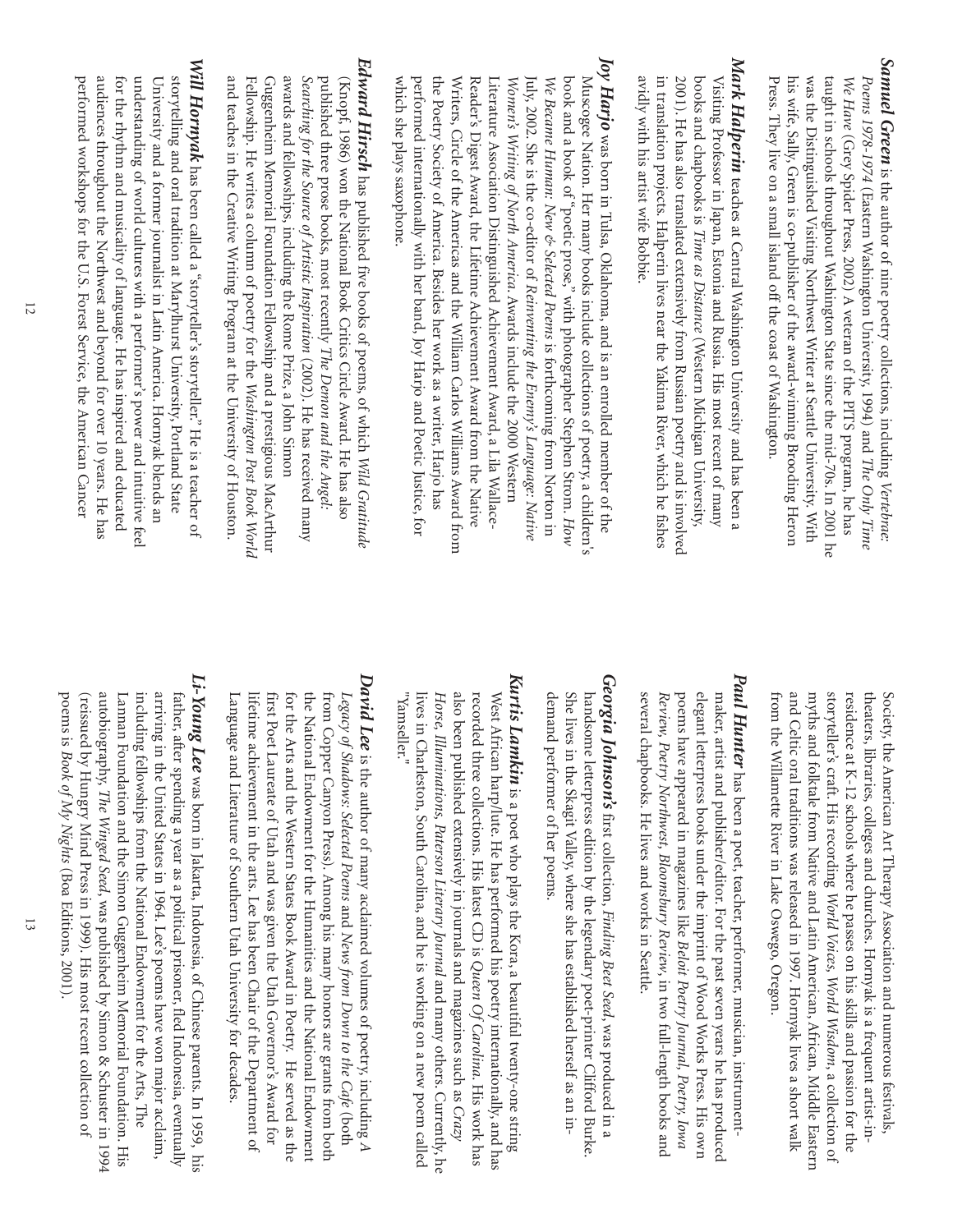- *Thomas Lux's* many collections of poetry include *The Street of Clocks* and *New and Selected Poems: 1975-1995* (both from Houghton Mifflin Co.). He National Endowment for the Arts (three times), the John Simon Lawrence College.Lux's long list ofawards include fellowships from the institutions,and is currently on the Writing and Literature staff at Sarah has taught as a visiting professor or faculty member at more than a dozen tional Endowment for the Arts (three times), the John Simon Guggenheim Memorial Foundation and the Kingsley Tufts Award (for Guggenheim Memorial Foundation and the Kingsley Tufts Award (for Split *Horizon*).
- *Colleen J.*Endowment for the Arts Fellowships, a DuPont Fellowship and a Rockefeller Book Award, she has also received two Fulbright Fellowships, two National Malagasy poems and stories). Winner of the Before Columbus American Among the Storytellers of Madagascar (field notes and translations of Endowment for the Arts Fellowships,Book Award,Malagasy poems and stories).*Among the Storytellers of*(travel memoirs), *Travelling Music* (poems) and *Over the Lip of the World*: has published 14 books,University ofFellow (travel memoirs), ship.  *McElroy* Washington,she has also received two Fulbright Fellowships,*Travelling Music* is on the faculty of *Madagascar* including the recent *A Long Way from St.*and is editor-in-chief Winner of(poems) and (field notes and translations of a DuPont Fellowship and a Rockefeller the Department of the Before Columbus American *Over the Lip of* of *The Seattle Review*English at the two National *the World: Louie* . She
- *Pat Mora* and judge for the National Endowment of the Arts Poetry Fellowships and a for children. My Own True Name: New & Selected Poems for Young Adults, Library's 2001 Books for the Teen Age List. She has been both a recipient of re cipient of Library's 2001 Books for the Teen Age List.1984-1999 (Arte Publico Press) was one of the titles on The New York Public for children. and judge for the National Endowment of*1984-1999* has published widely in the areas of(Arte Publico Press) was one offour Southwest Book Awards. *Own True Name: New & Selected Poems for Young Adults,* the Arts Poetry Fellowships and a the titles on The New York Public She has been both a recipient of poetry, nonfiction and books
- *Naomi Shihab Nye* edited six anthologies of poetry for young readers. She has won the 2000 Lee river, with her photographer husband Michael Nye and their 14-year-old Award from the Academy of American Poets, 4 Pushcart Prizes and Addams Children's Book Awards, the Judy Lopez Memorial Award for Library Association. numerous "Best Book"Bennett Hopkins Poetry Prize,Previous picture books are *Lullaby Raft* Library Association. Children's Literature,edited six anthologies ofof (for young readers), son,ward from the Academy ofddams Children's Book Awards,poems include Madison.with her photographer husband Michael Nye and their 14-year-old (a picture book) and Her recent books include *Red Suitcase Fuel* lives in downtown San Antonio,3 Texas Institute ofand "Notable Book" poetry for young readers.(poems), *Benito's Dream Bottle* American Poets,and a Guggenheim Fellow for 1997-1998, the Judy Lopez Memorial Award for *Never in a Hurry Habibi Words Under the Words: Selected PoemsCome With Me: Poems for a Journey* Letters book prizes,(a novel for young readers), citations by the American 4 Pushcart Prizes and and She has won the 2000 Lee (essays). Texas, *Sitti's Secrets*a block from the Previous books a Lannan . She has two Jane
- *Suzanne Paola* is the author of *Bardo*, winner of the University of Wisconsin Press' Brittingham Prize for 1998,and the forthcoming *Lives of the Saints* (University of Washington Press).She is also the author of *Body Toxic: An*

*Environmental Memoir*, a book described as a "considerable achievement" in a New York Times review written by Michael Pollan and designated a Notable *New York Times* review written by Michael Pollan and designated a Notable Book of 2001 by the *Times*. Her poems and essays have appeared in journals including *Fourth Genre, Kenyon Review* and *Boulevard*as well as numerous Endowment for the Arts.Endowment for the Arts. She teaches at Western Washington University. She teaches at Western Washington University. anthologies.anthologies. She has received grants from the Artists Trust and the National She has received grants from the Artists Trust and the National

- *Anne Pitkin* Schools program. She is currently a psychotherapist in private practice. poetry workshops throughout the Seattle area and in the Artist-in-the-Schools program.poetry workshops throughout the Seattle area and in the Artist-in-the-*Ploughshares*including *PerformancePoetry,*. is the author of Her work has appeared in many periodicals and anthologies Pitkin has taught community college English, *Malahat Review,*She is currently a psychotherapist in private practice. *Yellow*,  *Prairie Schooner,*and a chapbook, *The NationNotes for Continuing the* miscellaneous , and
- *Bill Ransom's* **Bill Ransom's** first poetry collection, Finding True North & Critter was one College in Olympia. early 1970s. early veteran ofhelped to affect the release oflong-time member oflife-support EMT and firefighter in Washington and Latin America,offerings from fiction,and essays. His published many more collections ofof the earliest publications ofe in Olympia. He is currently a member offirst poetry collection, *Learning the Ropes* the PITS the PEN non-fiction and poetry. program,imprisoned writers in China and in Cuba.Copper Canyon Press.Freedom to Write Committee,(University ofRansom has taught off poems,*Finding True North & Critter* the faculty of half He has worked as an advanced Utah, a dozen novels,Since then, The Evergreen State 1995) contains and on since the which recently he has short fiction was one and is a An
- **Susan Rich** is the author of The Cartographer's Tongue/Poems of the World *Susan Rich* program and at Highline Community College in Des Moines, Washington. Science Monitor, DoubleTake, Harvard Magazine, Massachusetts Review and program and at Highline Community College in Des Moines,Fellow and is currently on faculty at Antioch University's low residency MFA many others.*Science Monitor,*Peace Corps Readers and Writers Award.(White Pine Press), winner of the 2001 PEN West/Poetry Award and the (White Pine Press),llow and is currently on faculty at Antioch University's low residency MFA is the author of Rich taught at the University of *DoubleTake,* winner of*The Cartographer's Tongue/Poems of Harvard Magazine,* the 2001 PEN West/Poetry Award and the Poems have appeared in Cape Town as a Fullbright  *Massachusetts Review* Washington. *the World Christian*
- *Ralph Salisbury* in a struggle to unite all people in the eternal struggle against evil." stemming from having lived "as a questing, mixed-race individual involved father and a storytelling Irish-American mother, Salisbury sees his work been a Fulbright Professor in Germany and Norway, and won a Rockefeller During a long career, he has published collections of poetry and short fiction in a struggle to unite all people in the eternal struggle against evil." stemming from having lived "as a questing,father and a storytelling Irish-American mother,Bellagio Award in Fiction.been a Fulbright Professor in Germany and Norway,V alkeapaa (has also translated extensively,and including the recent During a long career,*The Last Rattlesnake Throw The Trekways of*is a Professor Emeritus of*Rainbow of Stone* he has published collections of Born of  *the Wind*, especially the poems of(stories, a Southeastern Cherokee storyteller singer University of(poetry, University of the University ofmixed-race individual involved University ofSalisbury sees his work Arizona, 1994). He has and won a Rockefeller poetry and short fiction Oklahoma,Sami poet Nils-Aslak Arizona, 2000) Oregon. 1998). He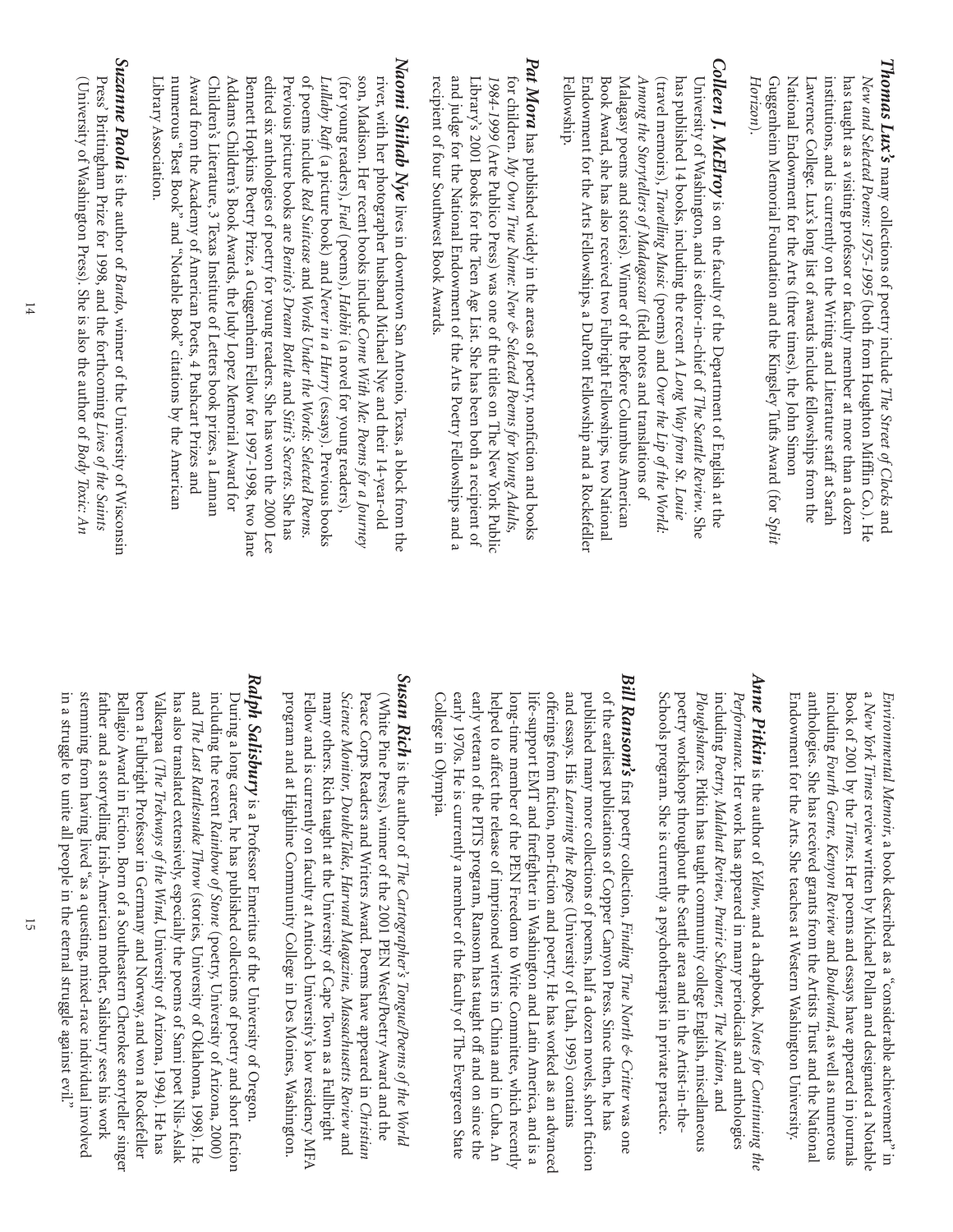- Mary Lou Sanelli's latest collection is Women in the Garden (Pleasure Boat series for the last sixteen years in Port Townsend, where she is also Artistic many magazines. Her poetic commentaries are a regular contribution to Director of The Moving Arts Dance Company. Director ofKUOW's radio program, many magazines.series for the last sixteen years in Port Townsend,Studio, 2001). *Lou Sanelli's* The Moving Arts Dance Company. She has published three additional collections and appeared in Her poetic commentaries are a regular contribution to latest collection is *Weekday*, and she has coordinated a poetry reading *Women in the Garden* where she is also Artistic (Pleasure Boat
- *Clemens Starck*A book of prose and poetry, Studying Russian on Company Time (Silverfish book, won both the Oregon Book Award in Poetry and the William Stafforc Memorial Poetry Award from the Pacific Northwest Booksellers Association Willamette University, has supported his literary and intellectual interests for with his wife in the foothills of the Coast Range in Western Oregon with his wife in the foothills ofReview, 1999),A book ofmore than forty years by working with his hands as a carpenter and Willamette University,co nstruction foreman. morial Poetry Award from the Pacific Northwest Booksellers Association. won both the Oregon Book Award in Poetry and the William Stafford prose and poetry, was also a finalist for the Oregon Book Award., a 1998 Witter Bynner Fellow and poet-in-residence at has supported his literary and intellectual interests for *Journeyman's Wages Studying Russian on Company Time* the Coast Range in Western Oregon. (Story Line Press, 1995),Starck lives his first
- *Joan Swift* has won two Washington State Governor's Writer's Awards (for has won two Washington State Governor's Writer's Awards (for *The Dark Path ofOur Names*, Dragon Gate, 1985, and *The Tiger Iris*, BOA Fe length collections.length collections. She has earned three National Endowment for the Arts She has earned three National Endowment for the Arts Editions, 1999), in addition to publishing a chapbook and two other fullllowships, an Ingram Merrill Fellowship,a Pushcart Prize and many additional honors.additional honors. She lives in Edmonds, Washington. She lives in Edmonds,Washington.
- *George Venn's* poetry collections include *West of Paradise, Marking the Magic Circle,* and *Off the Main Road*. He received a B.A.in English Literature from  $_{\rm N0}$ the College ofIdaho and a M.F.A.in Writing form the University of ntana. Venn has twenty-nine years of teaching experience in all levels of Univer currently a Professor ofcurrently a Professor of English and Writer-in-Residence at Eastern Oregon English and Writer-in-Residence at Eastern Oregon Literature of the West and Northwest,and Native American Literature. He is creative writing,creative writing, English-as-a-Second-Language, American Literature English-as-a-Second-Language, American Literature, sity.
- **Ingrid Wendt** has been a Fulbright Professor, has lectured and conducted *Ingrid Wendt* Creative Writing. about teaching poetry, Starting With Little Things, has gone through several universities. For decades she has been one of the most highly regarded poets workshops in Italy, as well as teaching in a number of American colleges and the faculty of Antioch University (Los Angeles) in the MFA program in the faculty ofwinner of $\stackrel{\triangle}{\otimes}$ universities.workshops in Italy,editions. about teaching poetry, eative Writing. rking as a visiting artist in schools throughout the West,Her second book of the Oregon Book Award.For decades she has been one of Antioch University (Los Angeles) in the MFA program in has been a Fulbright Professor,as well as teaching in a number of*Starting With Little Things* poems, Wendt lives in Eugene,*Singing the Mozart Requiem* the most highly regarded poets has lectured and conducted has gone through several American colleges and Oregon, and her book , was the and is on

# MUSIC PERFORMANCES **MUSIC PERFORMANCES**

### **Thursday**

Museum of Northwest Art useum of7:00 Phillip Nakano & Michael McLaskey 7:00 Phillip Nakano & Michael McLaskey Northwest Art

#### **Friday**

Main Stage - Maple Hall Main Stage - Maple Hall

7:00-7:30 John Miller & Ruthie Dornfeld, world music on guitar & violin 7:00-7:30 John Miller & Ruthie Dornfeld, *world music on guitar & violin*

#### **Saturday**

First Street Stage - north of the La Conner Pub First Street Stage - north of1:00 - 3:00 Juba Marimba "joyous danceable African music" 11:00 - 12:30 Phillip Nakano and Friends drum and wind ensemble 1:00 - 3:00 Juba Marimba 11:00 - 12:30 Phillip Nakano and Friends the La Conner Pub *"joyous danceable African music" drum and wind ensemble*

### **Saturday**

3:30 - 5:30 Quango

*eclectic Skagit Valley rock band*

3:30 - 5:30 Quango eclectic Skagit Valley rock band

Main Stage - Smokehouse ain Stage - Smokehouse 6:30-7:00 Phillip Nakano and Friends drum and wind ensemble 6:30-7:00 Phillip Nakano and Friends *drum and wind ensemble*

- John Miller and Ruthie Dornfeld perform originals and music from around the *John Miller and Ruthie Dornfeld* experience playing with some of the most noted musicians in America. world on violin and guitar. Between them, they have over 50 years of they released their first duo recording, Noches de Fiesta. they released their first duo recording, Together,experience playing with some ofworld on violin and guitar. they are one ofSeattle's most exciting acoustic groups.Between them,perform originals and music from around the the most noted musicians in America. *Noches de Fiesta.* they have over 50 years of Last year,
- *Phillip Nakano,* 2000. winds, Michael McLaskey on guitar, Jan Foster on vocals and Ward with a drum and wind ensemble featuring: Phillip on percussion and Johnson on percussion. They have been integral parts of Jumballasy and support of Rivertalk, Johnson on percussion.with a drum and wind ensemble featuring: Michael McLaskey on guitar,among other popular musical configurations.Skagit County's musical treasure,Coleman Barks was one of They have been integral parts of Jan Foster on vocals and Ward the highlights ofPhillip on percussion and starts things offPoetry Festival Their musical Jumballasy and Saturday
- Juba Marimba is a popular northwest Washington African ensemble and plays *Juba Marimba* energetic and danceable rhythms. energetic and danceable rhythms. is a popular northwest Washington African ensemble and plays
- *Quango*, Skagit County's own eclectic rock band, lays down its strong grooves Bu and distinctive vocal sound. The band features: Jerry Fortier, bass; Zach tler, guitar; Chelan Liddel, vocals; Roger Gietzen, guitar; and Rob Shapnus, drums.They were one of the musical gems ofour last festival.